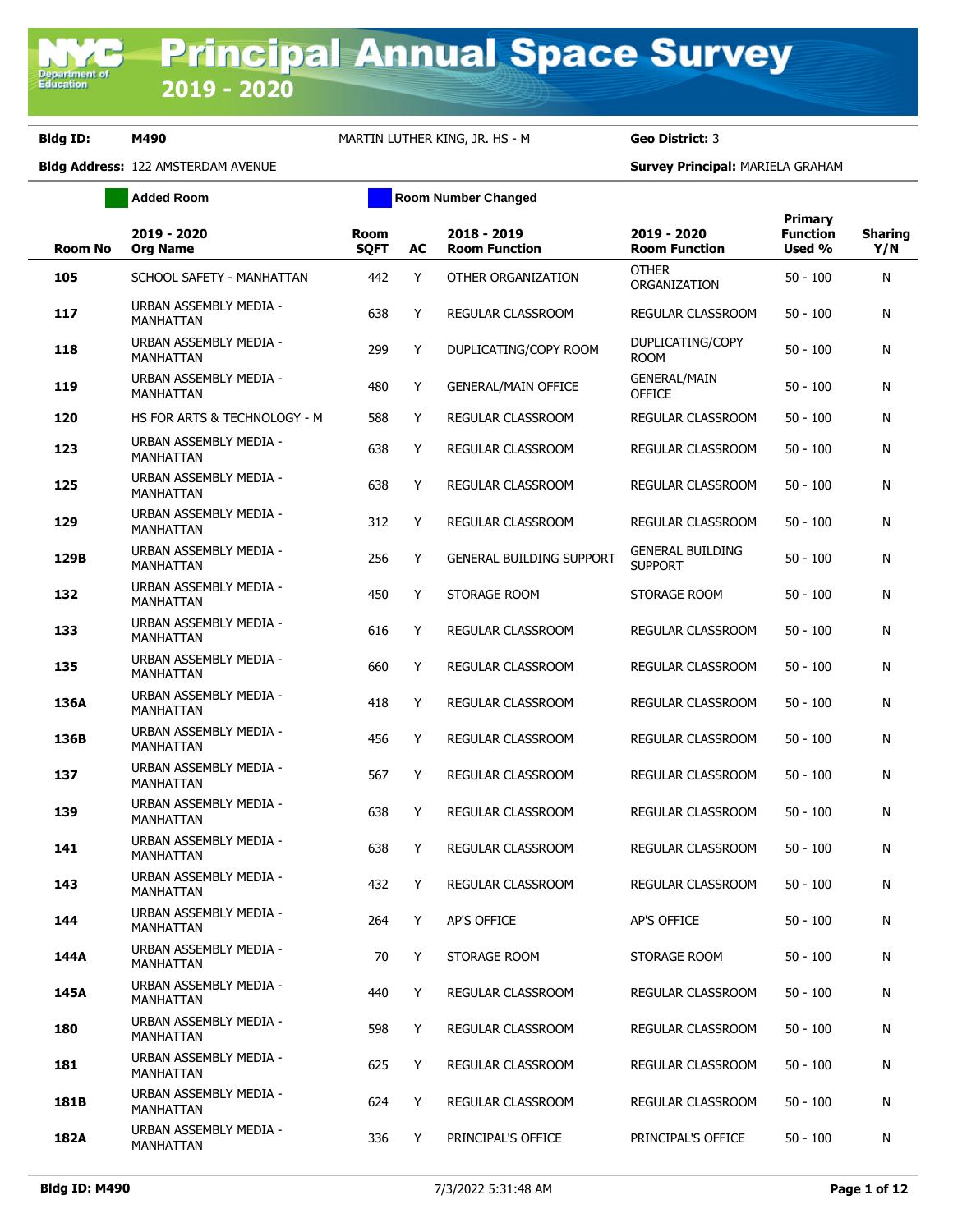**Added Room Room Room Number Changed** 

| <b>Room No</b> | 2019 - 2020<br><b>Org Name</b>                              | <b>Room</b><br><b>SQFT</b> | AC | 2018 - 2019<br><b>Room Function</b>   | 2019 - 2020<br><b>Room Function</b>       | <b>Primary</b><br><b>Function</b><br>Used % | <b>Sharing</b><br>Y/N |
|----------------|-------------------------------------------------------------|----------------------------|----|---------------------------------------|-------------------------------------------|---------------------------------------------|-----------------------|
| 182B           | URBAN ASSEMBLY MEDIA -<br><b>MANHATTAN</b>                  | 348                        | Y  | OTHER OFFICE                          | OTHER OFFICE                              | $50 - 100$                                  | N                     |
| 183            | URBAN ASSEMBLY MEDIA -<br>MANHATTAN                         | 1128                       | Y  | OTHER OFFICE                          | <b>OTHER OFFICE</b>                       | $50 - 100$                                  | N                     |
| 184            | URBAN ASSEMBLY MEDIA -<br>MANHATTAN                         | 117                        | Y  | <b>GENERAL BUILDING SUPPORT</b>       | <b>GENERAL BUILDING</b><br><b>SUPPORT</b> | $50 - 100$                                  | N                     |
| 185            | URBAN ASSEMBLY MEDIA -<br>MANHATTAN                         | 1128                       | Y  | <b>COMPUTER LAB</b>                   | COMPUTER LAB                              | $50 - 100$                                  | N                     |
| 186            | URBAN ASSEMBLY MEDIA -<br><b>MANHATTAN</b>                  | 943                        | Y  | <b>COMPUTER LAB</b>                   | COMPUTER LAB                              | $50 - 100$                                  | N                     |
| 187            | URBAN ASSEMBLY MEDIA -<br>MANHATTAN                         | 864                        | Y  | REGULAR CLASSROOM                     | REGULAR CLASSROOM                         | $50 - 100$                                  | N                     |
| 188            | URBAN ASSEMBLY MEDIA -<br>MANHATTAN                         | 475                        | Y  | SAVE/SUSPENSION ROOM                  | SAVE/SUSPENSION<br><b>ROOM</b>            | $50 - 100$                                  | N                     |
| 189A           | URBAN ASSEMBLY MEDIA -<br>MANHATTAN                         | 504                        | Y  | REGULAR CLASSROOM                     | REGULAR CLASSROOM                         | $50 - 100$                                  | N                     |
| 189B           | URBAN ASSEMBLY MEDIA -<br>MANHATTAN                         | 600                        | Y  | REGULAR CLASSROOM                     | REGULAR CLASSROOM                         | $50 - 100$                                  | N                     |
| 190            | URBAN ASSEMBLY MEDIA -<br><b>MANHATTAN</b>                  | 500                        | Y  | REGULAR CLASSROOM                     | REGULAR CLASSROOM                         | $50 - 100$                                  | N                     |
| 192            | URBAN ASSEMBLY MEDIA -<br>MANHATTAN                         | 2880                       | Y  | MULTI-PURPOSE CLASSROOM               | MULTI-PURPOSE<br><b>CLASSROOM</b>         | $50 - 100$                                  | N                     |
| 193A           | URBAN ASSEMBLY MEDIA -<br><b>MANHATTAN</b>                  | 156                        | Y  | STORAGE ROOM                          | STORAGE ROOM                              | $50 - 100$                                  | N                     |
| 198            | URBAN ASSEMBLY MEDIA -<br>MANHATTAN                         | 1725                       | Y  | OTHER SHOP ROOM                       | OTHER SHOP ROOM                           | $50 - 100$                                  | N                     |
| 200            | HS FOR ARTS & TECHNOLOGY - M                                | 1550                       | Y  | MULTI-PURPOSE NON<br><b>CLASSROOM</b> | MULTI-PURPOSE NON<br><b>CLASSROOM</b>     | $50 - 100$                                  | N                     |
| 200F           | HS FOR ARTS & TECHNOLOGY - M                                | 180                        | Y  | OTHER OFFICE                          | OTHER OFFICE                              | $50 - 100$                                  | N                     |
| 200M           | THE MAXINE GREEN HIGH SCHOOL<br>FOR IMAGINATIVE INQUIRY - M | 288                        | Y  | OTHER OFFICE                          | OTHER OFFICE                              | $50 - 100$                                  | N                     |
| 203            | SCHOOL BASED HEALTH CENTER -<br><b>MANHATTAN</b>            | 980                        | Y  | NURSE/MEDICAL SUITE                   | NURSE/MEDICAL<br><b>SUITE</b>             | $50 - 100$                                  | N                     |
| 211            | HS FOR LAW ADVOCACY & JUSTICE<br>- M                        | 384                        | Y  | <b>CONFERENCE ROOM</b>                | <b>CONFERENCE ROOM</b>                    | $50 - 100$                                  | N                     |
| 222            | HS FOR LAW ADVOCACY & JUSTICE<br>- M                        | 138                        | Y  | <b>GENERAL BUILDING SUPPORT</b>       | <b>GENERAL BUILDING</b><br><b>SUPPORT</b> | $50 - 100$                                  | N                     |
| 225            | HS FOR ARTS & TECHNOLOGY - M                                | 5656                       | Y  | STUDENT CAFETERIA                     | STUDENT CAFETERIA                         | $50 - 100$                                  | N                     |
| 225C           | HS FOR ARTS & TECHNOLOGY - M                                | 690                        | Y  | MULTI-PURPOSE CLASSROOM               | STORAGE ROOM                              | $50 - 100$                                  | N                     |
| 230D           | HUNTER SCIENCE HS -<br>MANHATTAN                            | 70                         | Y  | OTHER OFFICE                          | OTHER OFFICE                              | $50 - 100$                                  | N                     |
| 232            | HS FOR ARTS & TECHNOLOGY - M                                | 1323                       | Y  | <b>TEACHER'S CAFETERIA</b>            | <b>TEACHER'S</b><br>CAFETERIA             | $50 - 100$                                  | N                     |
| 235A           | HS FOR LAW ADVOCACY & JUSTICE<br>- M                        | 750                        | Y  | OTHER OFFICE                          | OTHER OFFICE                              | $50 - 100$                                  | N                     |
| 235D           | HS FOR ARTS & TECHNOLOGY - M                                | 1323                       | Y  | <b>GENERAL BUILDING SUPPORT</b>       | <b>GENERAL BUILDING</b><br><b>SUPPORT</b> | $50 - 100$                                  | N                     |
| 248            | HS FOR LAW ADVOCACY & JUSTICE<br>- M                        | 180                        | Y  | OTHER OFFICE                          | OTHER OFFICE                              | $50 - 100$                                  | N                     |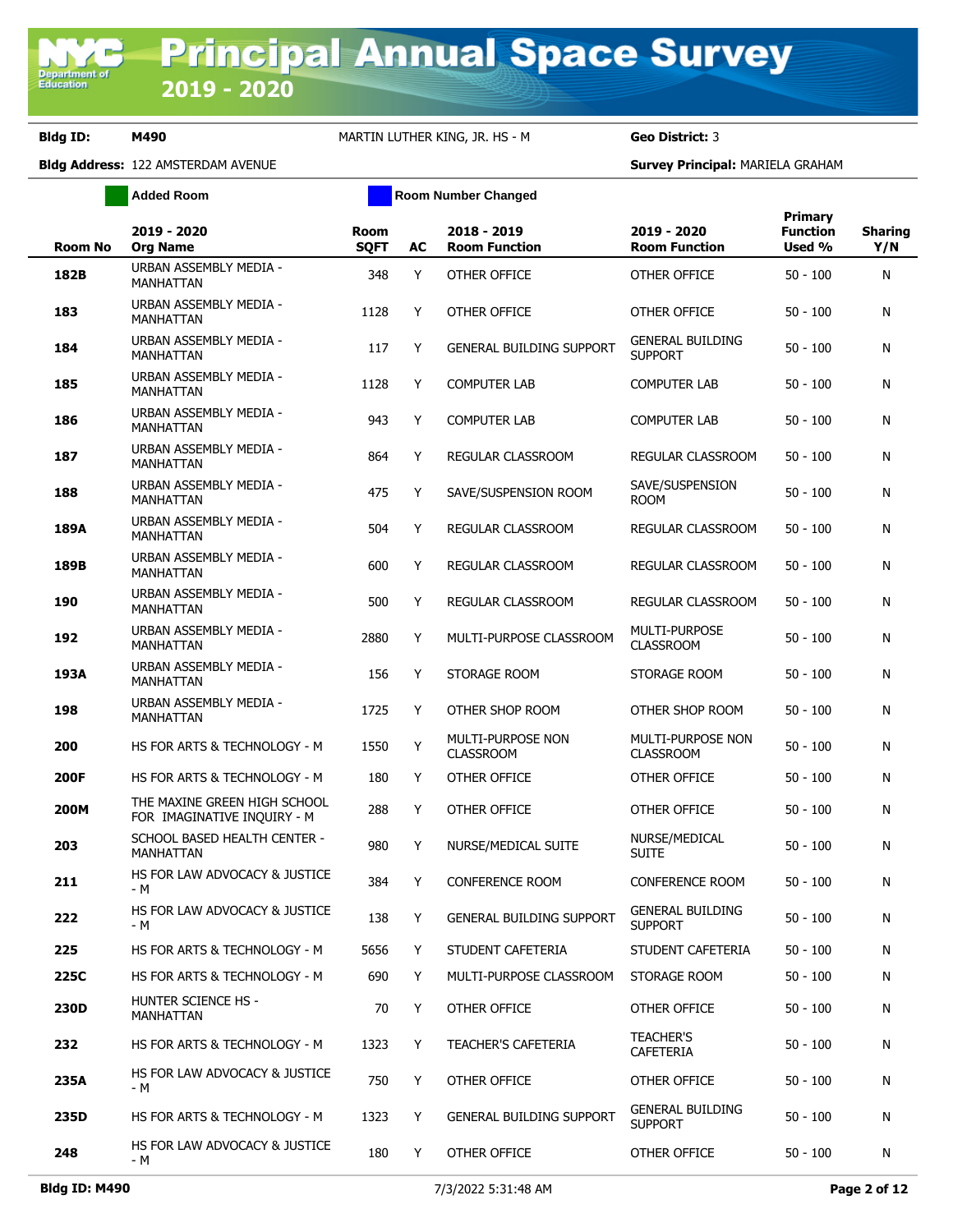**Added Room Room Room Number Changed** 

| <b>Room No</b> | 2019 - 2020<br>Org Name              | <b>Room</b><br><b>SQFT</b> | <b>AC</b> | 2018 - 2019<br><b>Room Function</b> | 2019 - 2020<br><b>Room Function</b>  | Primary<br><b>Function</b><br>Used % | <b>Sharing</b><br>Y/N |
|----------------|--------------------------------------|----------------------------|-----------|-------------------------------------|--------------------------------------|--------------------------------------|-----------------------|
| 314A           | HS FOR ARTS & TECHNOLOGY - M         | 286                        | Y         | <b>GUIDANCE OFFICE</b>              | AP'S OFFICE                          | $50 - 100$                           | N                     |
| 314B           | HS FOR ARTS & TECHNOLOGY - M         | 330                        | Y         | OTHER OFFICE                        | <b>SOCIAL</b><br>WORKER/COUNSELOR    | $50 - 100$                           | N                     |
| 316            | HS FOR ARTS & TECHNOLOGY - M         | 120                        | Y         | AP'S OFFICE                         | SPECIAL ED SUPPORT                   | $50 - 100$                           | N                     |
| 316A           | HS FOR ARTS & TECHNOLOGY - M         | 130                        | Y         | OTHER OFFICE                        | <b>GUIDANCE OFFICE</b>               | $50 - 100$                           | N                     |
| 324            | HS FOR ARTS & TECHNOLOGY - M         | 300                        | Y         | <b>COMPUTER LAB</b>                 | <b>COMPUTER LAB</b>                  | $50 - 100$                           | Ν                     |
| 324A           | HS FOR ARTS & TECHNOLOGY - M         | 294                        | Y         | REGULAR CLASSROOM                   | REGULAR CLASSROOM                    | $50 - 100$                           | N                     |
| 324B           | HS FOR ARTS & TECHNOLOGY - M         | 300                        | Y         | REGULAR CLASSROOM                   | REGULAR CLASSROOM                    | $50 - 100$                           | N                     |
| 328/330        | HS FOR ARTS & TECHNOLOGY - M         | 1421                       | Y         | ART ROOM                            | ART ROOM                             | $50 - 100$                           | N                     |
| 332            | HS FOR ARTS & TECHNOLOGY - M         | 725                        | Y         | REGULAR CLASSROOM                   | REGULAR CLASSROOM                    | $50 - 100$                           | N                     |
| 334            | HS FOR ARTS & TECHNOLOGY - M         | 725                        | Y         | REGULAR CLASSROOM                   | REGULAR CLASSROOM                    | $50 - 100$                           | N                     |
| 336            | HS FOR ARTS & TECHNOLOGY - M         | 456                        | Y         | <b>TEACHER'S ROOM</b>               | <b>TEACHER'S ROOM</b>                | $50 - 100$                           | N                     |
| 338            | HS FOR ARTS & TECHNOLOGY - M         | 280                        | Y         | OTHER OFFICE                        | OTHER OFFICE                         | $50 - 100$                           | N                     |
| 340            | HS FOR ARTS & TECHNOLOGY - M         | 660                        | Y         | <b>COMPUTER LAB</b>                 | <b>COMPUTER LAB</b>                  | $50 - 100$                           | N                     |
| 348            | HS FOR ARTS & TECHNOLOGY - M         | 315                        | Y         | OTHER OFFICE                        | AP'S OFFICE                          | $50 - 100$                           | N                     |
| 350            | HS FOR ARTS & TECHNOLOGY - M         | 630                        | Y         | <b>REGULAR CLASSROOM</b>            | REGULAR CLASSROOM                    | $50 - 100$                           | N                     |
| 371            | HS FOR ARTS & TECHNOLOGY - M         | 798                        | Y         | REGULAR CLASSROOM                   | REGULAR CLASSROOM                    | $50 - 100$                           | N                     |
| 380            | HS FOR ARTS & TECHNOLOGY - M         | 912                        | Y         | <b>COMPUTER LAB</b>                 | <b>COMPUTER LAB</b>                  | $50 - 100$                           | N                     |
| 381            | HS FOR ARTS & TECHNOLOGY - M         | 725                        | Y         | REGULAR CLASSROOM                   | REGULAR CLASSROOM                    | $50 - 100$                           | N                     |
| 382            | HS FOR ARTS & TECHNOLOGY - M         | 725                        | Y         | REGULAR CLASSROOM                   | REGULAR CLASSROOM                    | $50 - 100$                           | N                     |
| 383            | HS FOR ARTS & TECHNOLOGY - M         | 725                        | Y         | REGULAR CLASSROOM                   | REGULAR CLASSROOM                    | $50 - 100$                           | N                     |
| 384            | HS FOR ARTS & TECHNOLOGY - M         | 725                        | Y         | REGULAR CLASSROOM                   | REGULAR CLASSROOM                    | $50 - 100$                           | N                     |
| 385            | HS FOR ARTS & TECHNOLOGY - M         | 725                        | Υ         | REGULAR CLASSROOM                   | REGULAR CLASSROOM                    | $50 - 100$                           | N                     |
| 386            | HS FOR ARTS & TECHNOLOGY - M         | 725                        | Y         | REGULAR CLASSROOM                   | REGULAR CLASSROOM                    | $50 - 100$                           | N                     |
| 387A           | HS FOR ARTS & TECHNOLOGY - M         | 324                        | Y         | PRINCIPAL'S OFFICE                  | PRINCIPAL'S OFFICE                   | $50 - 100$                           | N                     |
| 387B           | HS FOR ARTS & TECHNOLOGY - M         | 725                        | Y         | <b>GENERAL/MAIN OFFICE</b>          | <b>GENERAL/MAIN</b><br><b>OFFICE</b> | $50 - 100$                           | N                     |
| 388            | HS FOR ARTS & TECHNOLOGY - M         | 528                        | Y         | OTHER OFFICE                        | OTHER OFFICE                         | $50 - 100$                           | N                     |
| 389            | HS FOR ARTS & TECHNOLOGY - M         | 348                        | Y         | STAFF DEVELOPMENT                   | STAFF DEVELOPMENT                    | $50 - 100$                           | N                     |
| 424            | HS FOR LAW ADVOCACY & JUSTICE<br>- M | 660                        | Y         | REGULAR CLASSROOM                   | REGULAR CLASSROOM                    | $50 - 100$                           | N                     |
| 428            | HS FOR LAW ADVOCACY & JUSTICE<br>- M | 1334                       | Y         | REGULAR CLASSROOM                   | REGULAR CLASSROOM                    | $50 - 100$                           | N                     |
| 428A           | HS FOR LAW ADVOCACY & JUSTICE<br>- M | 77                         | Y         | STORAGE ROOM                        | STORAGE ROOM                         | $50 - 100$                           | N                     |
| 428B           | HS FOR LAW ADVOCACY & JUSTICE<br>- M | 176                        | Υ         | STORAGE ROOM                        | STORAGE ROOM                         | $50 - 100$                           | N                     |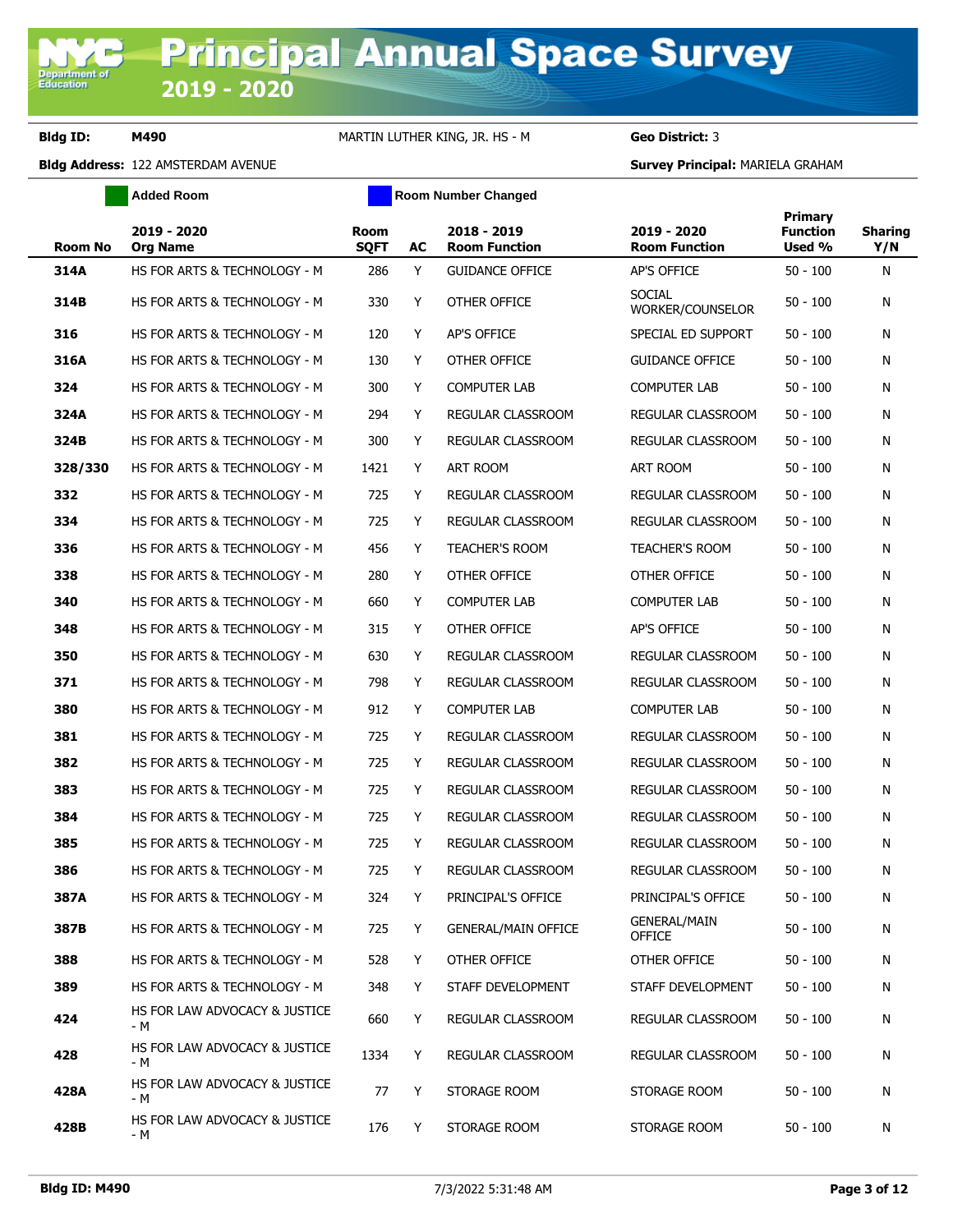**Added Room Room Room Number Changed** 

| Room No | 2019 - 2020<br><b>Org Name</b>       | <b>Room</b><br><b>SQFT</b> | AC | 2018 - 2019<br><b>Room Function</b> | 2019 - 2020<br><b>Room Function</b> | Primary<br><b>Function</b><br>Used % | <b>Sharing</b><br>Y/N |
|---------|--------------------------------------|----------------------------|----|-------------------------------------|-------------------------------------|--------------------------------------|-----------------------|
| 432     | HS FOR LAW ADVOCACY & JUSTICE<br>- M | 280                        | Y  | REGULAR CLASSROOM                   | REGULAR CLASSROOM                   | $50 - 100$                           | N                     |
| 434     | HS FOR LAW ADVOCACY & JUSTICE<br>- M | 675                        | Υ  | REGULAR CLASSROOM                   | REGULAR CLASSROOM                   | $50 - 100$                           | N                     |
| 436     | HS FOR LAW ADVOCACY & JUSTICE<br>- M | 725                        | Υ  | <b>TEACHER'S ROOM</b>               | <b>TEACHER'S ROOM</b>               | 50 - 100                             | N                     |
| 438     | HS FOR LAW ADVOCACY & JUSTICE<br>- M | 294                        | Y  | <b>DEAN'S OFFICE</b>                | <b>DEAN'S OFFICE</b>                | $50 - 100$                           | N                     |
| 440     | HS FOR LAW ADVOCACY & JUSTICE<br>- M | 441                        | Y  | <b>GUIDANCE OFFICE</b>              | <b>GUIDANCE OFFICE</b>              | $50 - 100$                           | N                     |
| 450     | HS FOR LAW ADVOCACY & JUSTICE<br>- M | 945                        | Y  | OTHER OFFICE                        | OTHER OFFICE                        | 50 - 100                             | N                     |
| 450A    | HS FOR LAW ADVOCACY & JUSTICE<br>- M | 64                         | Υ  | STORAGE ROOM                        | STORAGE ROOM                        | 50 - 100                             | N                     |
| 460     | HS FOR LAW ADVOCACY & JUSTICE<br>- M | 725                        | Υ  | REGULAR CLASSROOM                   | REGULAR CLASSROOM                   | $50 - 100$                           | N                     |
| 461     | HS FOR LAW ADVOCACY & JUSTICE<br>- M | 725                        | Υ  | REGULAR CLASSROOM                   | REGULAR CLASSROOM                   | $50 - 100$                           | N                     |
| 462     | HS FOR LAW ADVOCACY & JUSTICE<br>- M | 725                        | Υ  | <b>REGULAR CLASSROOM</b>            | REGULAR CLASSROOM                   | $50 - 100$                           | N                     |
| 463     | HS FOR LAW ADVOCACY & JUSTICE<br>- M | 675                        | Υ  | REGULAR CLASSROOM                   | REGULAR CLASSROOM                   | $50 - 100$                           | N                     |
| 464     | HS FOR LAW ADVOCACY & JUSTICE<br>- M | 700                        | Υ  | REGULAR CLASSROOM                   | REGULAR CLASSROOM                   | $50 - 100$                           | N                     |
| 465     | HS FOR LAW ADVOCACY & JUSTICE<br>- M | 725                        | Y  | REGULAR CLASSROOM                   | REGULAR CLASSROOM                   | $50 - 100$                           | N                     |
| 466     | HS FOR LAW ADVOCACY & JUSTICE<br>- M | 725                        | Y  | REGULAR CLASSROOM                   | REGULAR CLASSROOM                   | $50 - 100$                           | N                     |
| 467     | HS FOR LAW ADVOCACY & JUSTICE<br>- M | 725                        | Υ  | REGULAR CLASSROOM                   | REGULAR CLASSROOM                   | 50 - 100                             | N                     |
| 468     | HS FOR LAW ADVOCACY & JUSTICE<br>- M | 725                        | Y  | REGULAR CLASSROOM                   | <b>REGULAR CLASSROOM</b>            | 50 - 100                             | N                     |
| 480     | HS FOR LAW ADVOCACY & JUSTICE<br>- M | 696                        | Y  | REGULAR CLASSROOM                   | REGULAR CLASSROOM                   | $50 - 100$                           | N                     |
| 481     | HS FOR LAW ADVOCACY & JUSTICE<br>- M | 725                        | Y  | REGULAR CLASSROOM                   | REGULAR CLASSROOM                   | $50 - 100$                           | N                     |
| 482     | HS FOR LAW ADVOCACY & JUSTICE<br>- M | 725                        | Y  | REGULAR CLASSROOM                   | REGULAR CLASSROOM                   | $50 - 100$                           | N                     |
| 483     | HS FOR LAW ADVOCACY & JUSTICE<br>- M | 725                        | Y  | REGULAR CLASSROOM                   | REGULAR CLASSROOM                   | $50 - 100$                           | N                     |
| 484     | HS FOR LAW ADVOCACY & JUSTICE<br>- M | 290                        | Y  | STORAGE ROOM                        | STORAGE ROOM                        | 50 - 100                             | N                     |
| 485     | HS FOR LAW ADVOCACY & JUSTICE<br>- M | 725                        | Y  | REGULAR CLASSROOM                   | REGULAR CLASSROOM                   | $50 - 100$                           | N                     |
| 486     | HS FOR LAW ADVOCACY & JUSTICE<br>- M | 957                        | Y  | PRINCIPAL'S OFFICE                  | PRINCIPAL'S OFFICE                  | $50 - 100$                           | N                     |
| 487     | HS FOR LAW ADVOCACY & JUSTICE<br>- M | 725                        | Y  | REGULAR CLASSROOM                   | REGULAR CLASSROOM                   | 50 - 100                             | N                     |
| 488     | HS FOR LAW ADVOCACY & JUSTICE<br>- M | 696                        | Y  | ART ROOM                            | ART ROOM                            | $50 - 100$                           | N                     |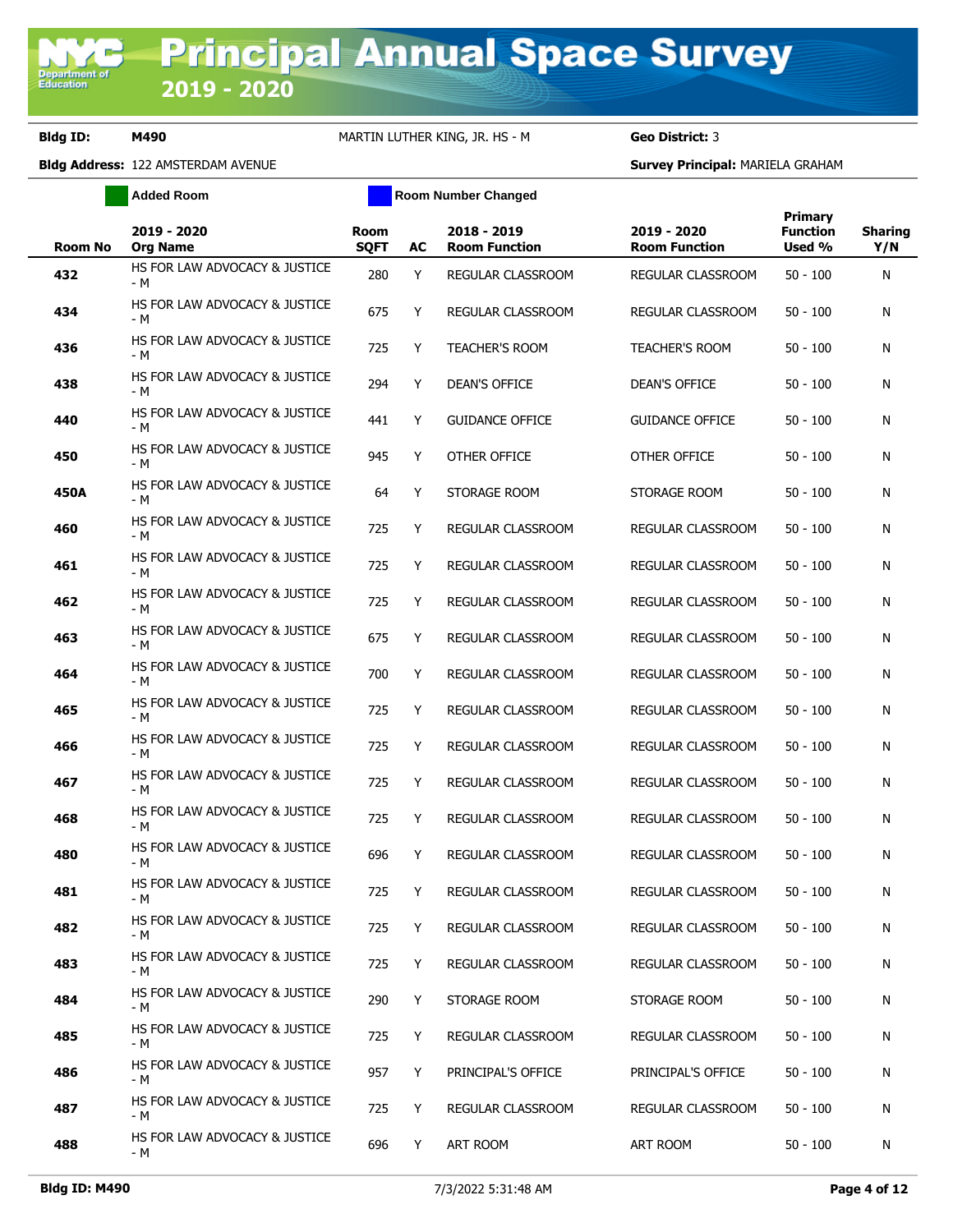**Added Room Room Room Number Changed** 

| <b>Room No</b> | 2019 - 2020<br><b>Org Name</b>                 | <b>Room</b><br><b>SQFT</b> | AC | 2018 - 2019<br><b>Room Function</b> | 2019 - 2020<br><b>Room Function</b> | <b>Primary</b><br><b>Function</b><br>Used % | <b>Sharing</b><br>Y/N |
|----------------|------------------------------------------------|----------------------------|----|-------------------------------------|-------------------------------------|---------------------------------------------|-----------------------|
| 489            | HS FOR LAW ADVOCACY & JUSTICE<br>- M           | 725                        | Y  | REGULAR CLASSROOM                   | REGULAR CLASSROOM                   | $50 - 100$                                  | N                     |
| 500            | <b>HUNTER SCIENCE HS -</b><br><b>MANHATTAN</b> | 910                        | Y  | REGULAR CLASSROOM                   | REGULAR CLASSROOM                   | $50 - 100$                                  | N                     |
| 500B           | <b>HUNTER SCIENCE HS -</b><br>MANHATTAN        | 105                        | Y  | STORAGE ROOM                        | STORAGE ROOM                        | $50 - 100$                                  | N                     |
| 504            | HUNTER SCIENCE HS -<br><b>MANHATTAN</b>        | 1404                       | Y  | <b>RESOURCE ROOM</b>                | <b>RESOURCE ROOM</b>                | $50 - 100$                                  | N                     |
| 508            | <b>HUNTER SCIENCE HS -</b><br><b>MANHATTAN</b> | 945                        | Y  | REGULAR CLASSROOM                   | REGULAR CLASSROOM                   | $50 - 100$                                  | N                     |
| 508A           | HUNTER SCIENCE HS -<br><b>MANHATTAN</b>        | 132                        | Y  | STORAGE ROOM                        | STORAGE ROOM                        | $50 - 100$                                  | N                     |
| 508B           | <b>HUNTER SCIENCE HS -</b><br><b>MANHATTAN</b> | 180                        | Y  | STORAGE ROOM                        | STORAGE ROOM                        | $50 - 100$                                  | N                     |
| 510            | HUNTER SCIENCE HS -<br><b>MANHATTAN</b>        | 276                        | Y  | OTHER OFFICE                        | OTHER OFFICE                        | $50 - 100$                                  | N                     |
| 510B           | <b>HUNTER SCIENCE HS -</b><br>MANHATTAN        | 176                        | Y  | STORAGE ROOM                        | STORAGE ROOM                        | $50 - 100$                                  | N                     |
| 512            | <b>HUNTER SCIENCE HS -</b><br><b>MANHATTAN</b> | 182                        | Y  | <b>TEACHER'S ROOM</b>               | <b>TEACHER'S ROOM</b>               | $50 - 100$                                  | N                     |
| 514            | <b>HUNTER SCIENCE HS -</b><br>MANHATTAN        | 660                        | Y  | REGULAR CLASSROOM                   | REGULAR CLASSROOM                   | $50 - 100$                                  | N                     |
| 516            | <b>HUNTER SCIENCE HS -</b><br><b>MANHATTAN</b> | 598                        | Y  | REGULAR CLASSROOM                   | REGULAR CLASSROOM                   | $50 - 100$                                  | N                     |
| 522            | HUNTER SCIENCE HS -<br><b>MANHATTAN</b>        | 777                        | Y  | REGULAR CLASSROOM                   | REGULAR CLASSROOM                   | $50 - 100$                                  | N                     |
| 524            | <b>HUNTER SCIENCE HS -</b><br><b>MANHATTAN</b> | 300                        | Y  | <b>GUIDANCE OFFICE</b>              | <b>GUIDANCE OFFICE</b>              | $50 - 100$                                  | N                     |
| 528            | HUNTER SCIENCE HS -<br><b>MANHATTAN</b>        | 667                        | Y  | REGULAR CLASSROOM                   | REGULAR CLASSROOM                   | $50 - 100$                                  | N                     |
| 530            | <b>HUNTER SCIENCE HS -</b><br><b>MANHATTAN</b> | 1102                       | Y  | <b>REGULAR CLASSROOM</b>            | REGULAR CLASSROOM                   | $50 - 100$                                  | N                     |
| 532            | HUNTER SCIENCE HS -<br><b>MANHATTAN</b>        | 522                        | Y  | REGULAR CLASSROOM                   | REGULAR CLASSROOM                   | $50 - 100$                                  | N                     |
| 534            | <b>HUNTER SCIENCE HS -</b><br>MANHATTAN        | 486                        | Y  | REGULAR CLASSROOM                   | REGULAR CLASSROOM                   | $50 - 100$                                  | N                     |
| 536            | <b>HUNTER SCIENCE HS -</b><br>MANHATTAN        | 576                        | Y  | REGULAR CLASSROOM                   | REGULAR CLASSROOM                   | $50 - 100$                                  | N                     |
| 538            | <b>HUNTER SCIENCE HS -</b><br>MANHATTAN        | 266                        | Y  | SPECIAL ED SUPPORT                  | SPECIAL ED SUPPORT                  | $50 - 100$                                  | N                     |
| 540            | HUNTER SCIENCE HS -<br>MANHATTAN               | 315                        | Y  | <b>GUIDANCE OFFICE</b>              | <b>GUIDANCE OFFICE</b>              | $50 - 100$                                  | N                     |
| 542            | HUNTER SCIENCE HS -<br>MANHATTAN               | 777                        | Y  | REGULAR CLASSROOM                   | REGULAR CLASSROOM                   | $50 - 100$                                  | N                     |
| 548            | HUNTER SCIENCE HS -<br>MANHATTAN               | 598                        | Y  | REGULAR CLASSROOM                   | REGULAR CLASSROOM                   | $50 - 100$                                  | N                     |
| 550            | <b>HUNTER SCIENCE HS -</b><br>MANHATTAN        | 616                        | Y  | REGULAR CLASSROOM                   | REGULAR CLASSROOM                   | $50 - 100$                                  | N                     |
| 560            | HUNTER SCIENCE HS -<br>MANHATTAN               | 810                        | Y  | REGULAR CLASSROOM                   | REGULAR CLASSROOM                   | $50 - 100$                                  | N                     |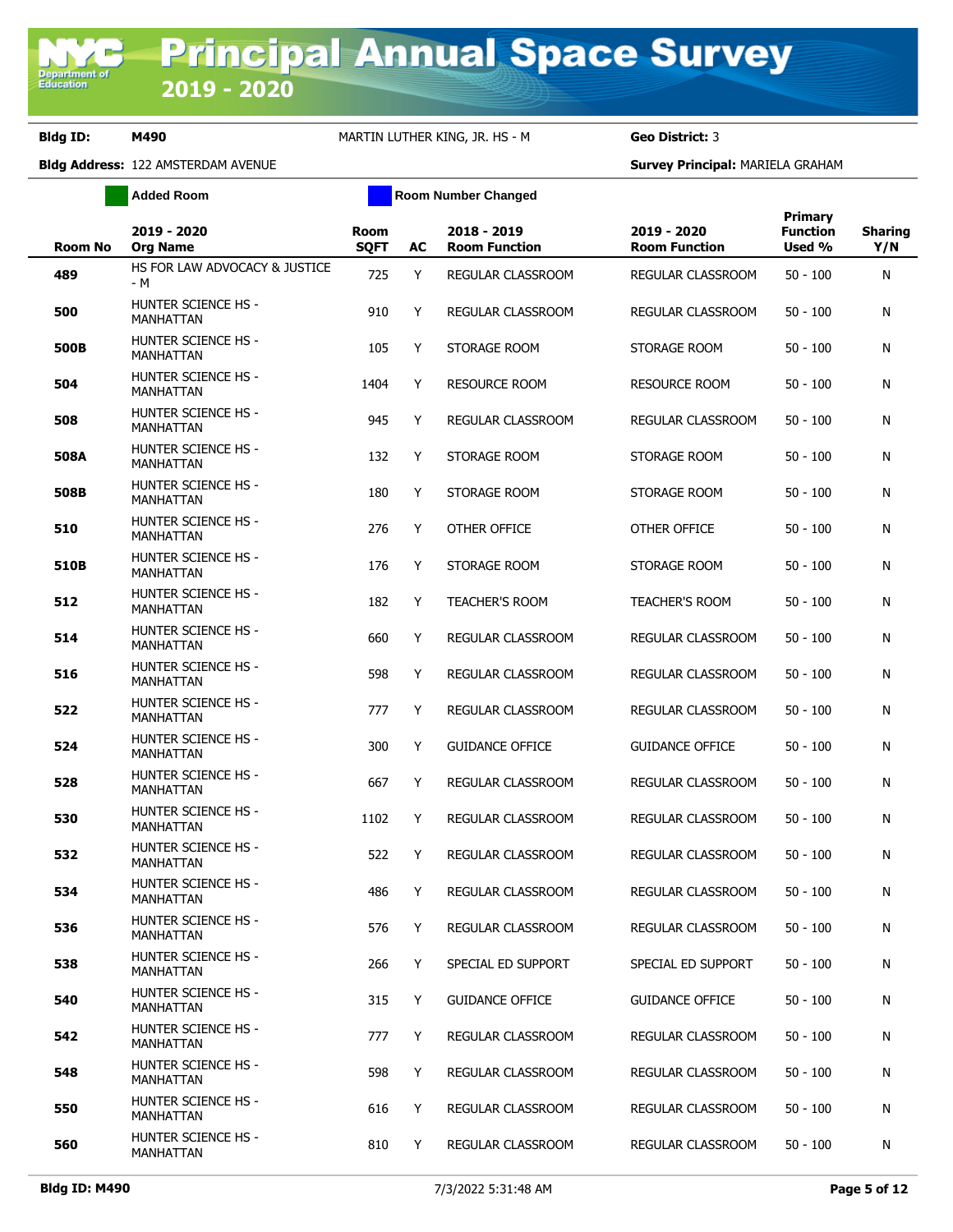**Added Room Room Room Number Changed** 

| <b>Room No</b> | 2019 - 2020<br><b>Org Name</b>                 | <b>Room</b><br><b>SQFT</b> | AC | 2018 - 2019<br><b>Room Function</b> | 2019 - 2020<br><b>Room Function</b>  | Primary<br><b>Function</b><br>Used % | <b>Sharing</b><br>Y/N |
|----------------|------------------------------------------------|----------------------------|----|-------------------------------------|--------------------------------------|--------------------------------------|-----------------------|
| 561            | <b>HUNTER SCIENCE HS -</b><br>MANHATTAN        | 1210                       | Y  | <b>GENERAL/MAIN OFFICE</b>          | <b>GENERAL/MAIN</b><br><b>OFFICE</b> | $50 - 100$                           | N                     |
| 564            | <b>HUNTER SCIENCE HS -</b><br>MANHATTAN        | 896                        | Y  | REGULAR CLASSROOM                   | REGULAR CLASSROOM                    | $50 - 100$                           | N                     |
| 566            | <b>HUNTER SCIENCE HS -</b><br>MANHATTAN        | 896                        | Y  | REGULAR CLASSROOM                   | REGULAR CLASSROOM                    | $50 - 100$                           | N                     |
| 568            | <b>HUNTER SCIENCE HS -</b><br>MANHATTAN        | 810                        | Y  | <b>REGULAR CLASSROOM</b>            | REGULAR CLASSROOM                    | $50 - 100$                           | N                     |
| 569            | HUNTER SCIENCE HS -<br>MANHATTAN               | 864                        | Y  | REGULAR CLASSROOM                   | REGULAR CLASSROOM                    | $50 - 100$                           | N                     |
| 570            | <b>HUNTER SCIENCE HS -</b><br>MANHATTAN        | 1876                       | Y  | <b>SCIENCE PREP ROOM</b>            | <b>SCIENCE PREP ROOM</b>             | $50 - 100$                           | N                     |
| 570A           | HUNTER SCIENCE HS -<br>MANHATTAN               | 160                        | Y  | STORAGE ROOM                        | STORAGE ROOM                         | $50 - 100$                           | N                     |
| 572            | <b>HUNTER SCIENCE HS -</b><br>MANHATTAN        | 598                        | Y  | <b>REGULAR CLASSROOM</b>            | REGULAR CLASSROOM                    | $50 - 100$                           | N                     |
| 576            | <b>HUNTER SCIENCE HS -</b><br>MANHATTAN        | 1848                       | Y  | <b>SCIENCE PREP ROOM</b>            | <b>SCIENCE PREP ROOM</b>             | $50 - 100$                           | N                     |
| 576A           | <b>HUNTER SCIENCE HS -</b><br>MANHATTAN        | 55                         | Y  | STORAGE ROOM                        | STORAGE ROOM                         | $50 - 100$                           | N                     |
| 576B           | HUNTER SCIENCE HS -<br><b>MANHATTAN</b>        | 150                        | Y  | OTHER OFFICE                        | OTHER OFFICE                         | $50 - 100$                           | N                     |
| 578            | <b>HUNTER SCIENCE HS -</b><br>MANHATTAN        | 624                        | Y  | REGULAR CLASSROOM                   | REGULAR CLASSROOM                    | $50 - 100$                           | N                     |
| 580            | HUNTER SCIENCE HS -<br>MANHATTAN               | 945                        | Y  | <b>COMPUTER LAB</b>                 | <b>COMPUTER LAB</b>                  | $50 - 100$                           | N                     |
| 583            | HUNTER SCIENCE HS -<br>MANHATTAN               | 1050                       | Y  | <b>SCIENCE LAB</b>                  | <b>SCIENCE LAB</b>                   | $50 - 100$                           | N                     |
| 584            | HUNTER SCIENCE HS -<br><b>MANHATTAN</b>        | 740                        | Y  | <b>TEACHER'S ROOM</b>               | <b>TEACHER'S ROOM</b>                | $50 - 100$                           | N                     |
| 586A           | HUNTER SCIENCE HS -<br><b>MANHATTAN</b>        | 95                         | Y  | STORAGE ROOM                        | STORAGE ROOM                         | $50 - 100$                           | N                     |
| 588            | <b>HUNTER SCIENCE HS -</b><br><b>MANHATTAN</b> | 1080                       | Y  | ART ROOM                            | ART ROOM                             | $50 - 100$                           | N                     |
| G10            | P.S. 859 - MANHATTAN                           | 1716                       | Y  | SWIMMING POOL                       | SWIMMING POOL                        | $50 - 100$                           | N                     |
| G13A           | P.S. 859 - MANHATTAN                           | 168                        | Y  | STORAGE ROOM                        | STORAGE ROOM                         | $50 - 100$                           | N                     |
| G17            | P.S. 859 - MANHATTAN                           | 552                        | Y  | REGULAR CLASSROOM                   | REGULAR CLASSROOM                    | $50 - 100$                           | N                     |
| G1E            | HS FOR ARTS & TECHNOLOGY - M                   | 1210                       | Y  | <b>WEIGHT ROOM</b>                  | WEIGHT ROOM                          | $50 - 100$                           | N                     |
| G24A           | P.S. 859 - MANHATTAN                           | 336                        | Y  | STORAGE ROOM                        | STORAGE ROOM                         | $50 - 100$                           | N                     |
| G26            | P.S. 859 - MANHATTAN                           | 88                         | Y  | PARENT'S ROOM                       | PARENT'S ROOM                        | $50 - 100$                           | N                     |
| G28            | P.S. 859 - MANHATTAN                           | 231                        | Y  | OTHER OFFICE                        | OTHER OFFICE                         | $50 - 100$                           | N                     |
| G28A           | P.S. 859 - MANHATTAN                           | 169                        | Y  | OTHER OFFICE                        | OTHER OFFICE                         | $50 - 100$                           | N                     |
| G28B           | P.S. 859 - MANHATTAN                           | 624                        | Y  | <b>REGULAR CLASSROOM</b>            | REGULAR CLASSROOM                    | $50 - 100$                           | N                     |
| G30            | P.S. 859 - MANHATTAN                           | 220                        | Y  | OTHER OFFICE                        | OTHER OFFICE                         | $50 - 100$                           | N                     |
| G31            | P.S. 859 - MANHATTAN                           | 648                        | Y  | REGULAR CLASSROOM                   | REGULAR CLASSROOM                    | 50 - 100                             | N                     |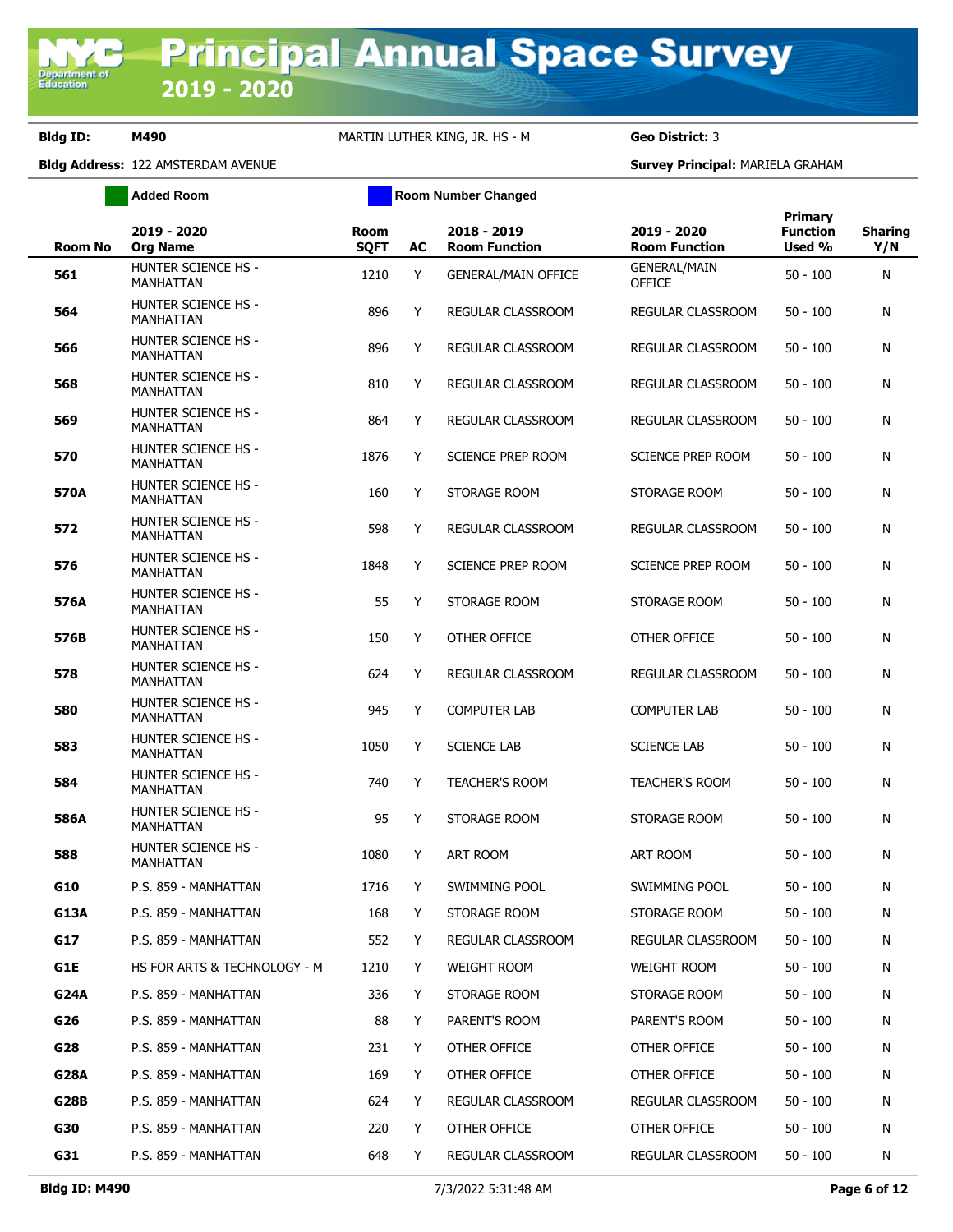**Added Room Room Room Number Changed** 

| Room No      | 2019 - 2020<br><b>Org Name</b>                              | <b>Room</b><br><b>SQFT</b> | AC | 2018 - 2019<br><b>Room Function</b> | 2019 - 2020<br><b>Room Function</b>       | Primary<br><b>Function</b><br>Used % | <b>Sharing</b><br>Y/N |
|--------------|-------------------------------------------------------------|----------------------------|----|-------------------------------------|-------------------------------------------|--------------------------------------|-----------------------|
| G32          | P.S. 859 - MANHATTAN                                        | 408                        | Y  | REGULAR CLASSROOM                   | REGULAR CLASSROOM                         | $50 - 100$                           | N                     |
| G34          | HS FOR ARTS & TECHNOLOGY - M                                | 697                        | Y  | STORAGE ROOM                        | STORAGE ROOM                              | $50 - 100$                           | N                     |
| G35          | P.S. 859 - MANHATTAN                                        | 546                        | Y  | REGULAR CLASSROOM                   | REGULAR CLASSROOM                         | $50 - 100$                           | N                     |
| G39          | P.S. 859 - MANHATTAN                                        | 638                        | Y  | REGULAR CLASSROOM                   | REGULAR CLASSROOM                         | $50 - 100$                           | N                     |
| <b>G40A</b>  | P.S. 859 - MANHATTAN                                        | 240                        | Y  | STORAGE ROOM                        | STORAGE ROOM                              | $50 - 100$                           | N                     |
| G41          | P.S. 859 - MANHATTAN                                        | 216                        | Y  | STORAGE ROOM                        | STORAGE ROOM                              | $50 - 100$                           | N                     |
| G45          | P.S. 859 - MANHATTAN                                        | 696                        | Y  | REGULAR CLASSROOM                   | REGULAR CLASSROOM                         | $50 - 100$                           | N                     |
| <b>G45A</b>  | P.S. 859 - MANHATTAN                                        | 644                        | Y  | REGULAR CLASSROOM                   | REGULAR CLASSROOM                         | $50 - 100$                           | N                     |
| G49          | P.S. 859 - MANHATTAN                                        | 168                        | Y  | STORAGE ROOM                        | STORAGE ROOM                              | $50 - 100$                           | N                     |
| G50          | P.S. 859 - MANHATTAN                                        | 1364                       | Y  | THEATRE ARTS/DRAMA                  | <b>THEATRE</b><br>ARTS/DRAMA              | $50 - 100$                           | N                     |
| <b>G50AC</b> | P.S. 859 - MANHATTAN                                        | 611                        | Y  | OTHER OFFICE                        | OTHER OFFICE                              | $50 - 100$                           | N                     |
| G53          | P.S. 859 - MANHATTAN                                        | 943                        | Y  | <b>REGULAR CLASSROOM</b>            | <b>REGULAR CLASSROOM</b>                  | $50 - 100$                           | N                     |
| G6           | HS FOR ARTS & TECHNOLOGY - M                                | 11716                      | Y  | AUDITORIUM                          | <b>AUDITORIUM</b>                         | $50 - 100$                           | N                     |
| G9           | THE MAXINE GREEN HIGH SCHOOL<br>FOR IMAGINATIVE INQUIRY - M | 1210                       | Y  | DANCE ROOM                          | DANCE ROOM                                | $50 - 100$                           | N                     |
| GYM-1        | THE MAXINE GREEN HIGH SCHOOL<br>FOR IMAGINATIVE INQUIRY - M | 4559                       | Y  | <b>GYMNASIUM</b>                    | <b>GYMNASIUM</b>                          | $50 - 100$                           | N                     |
| GYM-2        | THE MAXINE GREEN HIGH SCHOOL<br>FOR IMAGINATIVE INQUIRY - M | 8827                       | Y  | <b>GYMNASIUM</b>                    | <b>GYMNASIUM</b>                          | $50 - 100$                           | N                     |
| M10          | P.S. 859 - MANHATTAN                                        | 216                        | Y  | <b>GENERAL BUILDING SUPPORT</b>     | <b>GENERAL BUILDING</b><br><b>SUPPORT</b> | $50 - 100$                           | N                     |
| M107         | URBAN ASSEMBLY MEDIA -<br><b>MANHATTAN</b>                  | 2520                       | Y  | <b>GENERAL BUILDING SUPPORT</b>     | <b>GENERAL BUILDING</b><br><b>SUPPORT</b> | $50 - 100$                           | N                     |
| M131         | URBAN ASSEMBLY MEDIA -<br>MANHATTAN                         | 128                        | Y  | <b>GENERAL BUILDING SUPPORT</b>     | <b>GENERAL BUILDING</b><br><b>SUPPORT</b> | $50 - 100$                           | N                     |
| M134         | URBAN ASSEMBLY MEDIA -<br>MANHATTAN                         | 264                        | Y  | STORAGE ROOM                        | STORAGE ROOM                              | $50 - 100$                           | N                     |
| M140         | URBAN ASSEMBLY MEDIA -<br><b>MANHATTAN</b>                  | 100                        | Y  | <b>GENERAL BUILDING SUPPORT</b>     | <b>GENERAL BUILDING</b><br><b>SUPPORT</b> | $50 - 100$                           | N                     |
| M18          | URBAN ASSEMBLY MEDIA -<br>MANHATTAN                         | 90                         | Y  | <b>GENERAL BUILDING SUPPORT</b>     | <b>GENERAL BUILDING</b><br><b>SUPPORT</b> | $50 - 100$                           | N                     |
| M30          | P.S. 859 - MANHATTAN                                        | 10920                      | Y  | <b>GENERAL BUILDING SUPPORT</b>     | <b>GENERAL BUILDING</b><br><b>SUPPORT</b> | $50 - 100$                           | N                     |
| <b>M30E</b>  | P.S. 859 - MANHATTAN                                        | 192                        | Y  | OTHER OFFICE                        | OTHER OFFICE                              | $50 - 100$                           | N                     |
| <b>M33B</b>  | P.S. 859 - MANHATTAN                                        | 240                        | Y  | STORAGE ROOM                        | STORAGE ROOM                              | $50 - 100$                           | N                     |
| <b>M33C</b>  | P.S. 859 - MANHATTAN                                        | 551                        | Y  | OTHER OFFICE                        | OTHER OFFICE                              | $50 - 100$                           | N                     |
| 191          | URBAN ASSEMBLY MEDIA -<br>MANHATTAN                         | 1798                       | Y  |                                     | <b>THEATRE</b><br>ARTS/DRAMA              |                                      | N                     |
| 200A         | URBAN ASSEMBLY MEDIA -<br>MANHATTAN                         | 60                         | Y  |                                     | OTHER OFFICE                              |                                      | N                     |
| 200B         | HUNTER SCIENCE HS -<br>MANHATTAN                            | 72                         | Y  |                                     | OTHER OFFICE                              |                                      | N                     |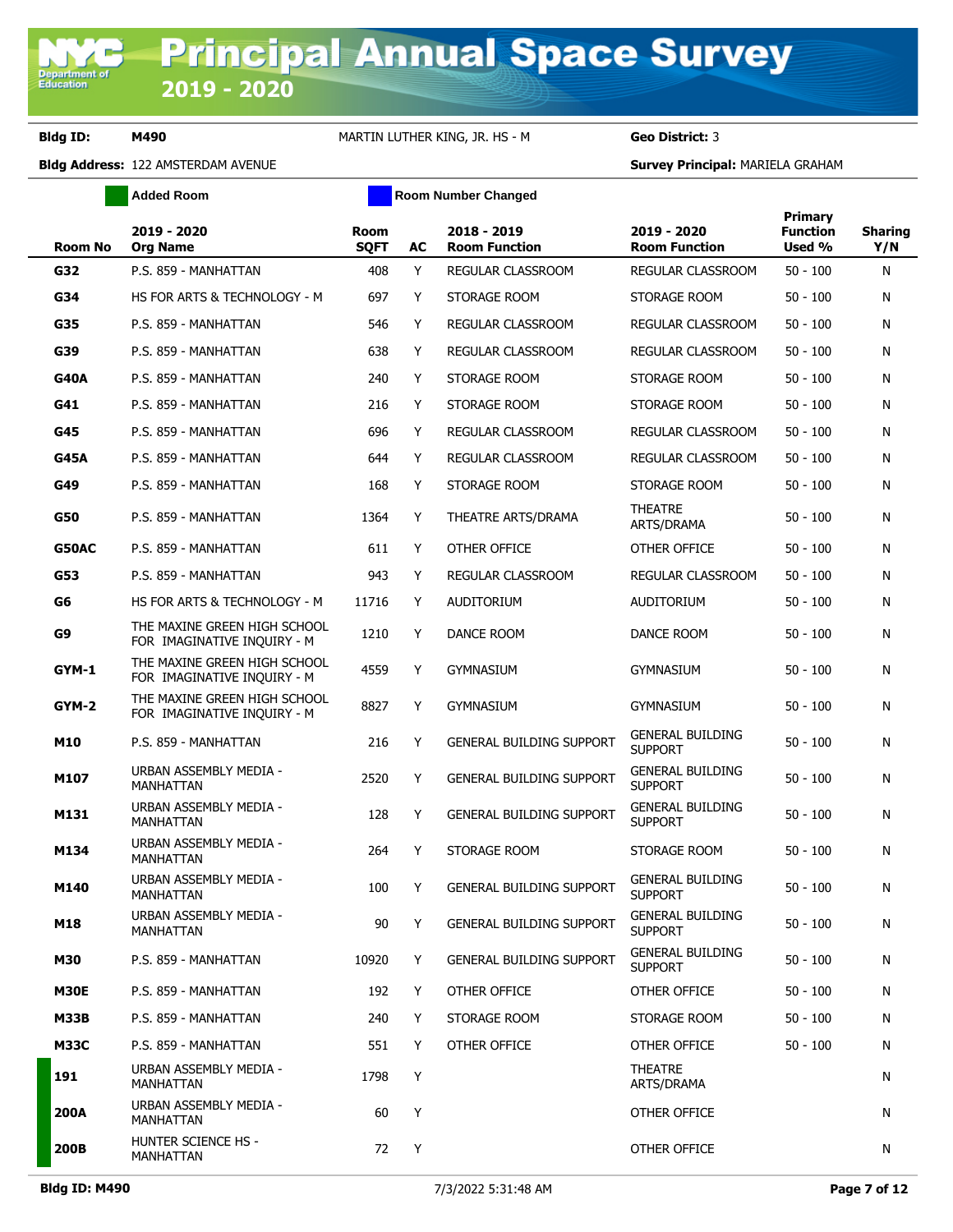|             | <b>Added Room</b>                                           |                            |    | <b>Room Number Changed</b>          |                                           |                                             |                       |
|-------------|-------------------------------------------------------------|----------------------------|----|-------------------------------------|-------------------------------------------|---------------------------------------------|-----------------------|
| Room No     | 2019 - 2020<br><b>Org Name</b>                              | <b>Room</b><br><b>SQFT</b> | AC | 2018 - 2019<br><b>Room Function</b> | 2019 - 2020<br><b>Room Function</b>       | <b>Primary</b><br><b>Function</b><br>Used % | <b>Sharing</b><br>Y/N |
| <b>200C</b> | HS FOR LAW ADVOCACY & JUSTICE<br>- M                        | 55                         | Y  |                                     | NURSE/MEDICAL<br><b>SUITE</b>             |                                             | N                     |
| 200D        | P.S. 859 - MANHATTAN                                        | 84                         | Y  |                                     | OTHER OFFICE                              |                                             | N                     |
| <b>200E</b> | THE MAXINE GREEN HIGH SCHOOL<br>FOR IMAGINATIVE INQUIRY - M | 96                         | Y  |                                     | OTHER OFFICE                              |                                             | N                     |
| <b>200G</b> | HS FOR LAW ADVOCACY & JUSTICE<br>- M                        | 110                        | Y  |                                     | OTHER OFFICE                              |                                             | N                     |
| 200H        | <b>HUNTER SCIENCE HS -</b><br>MANHATTAN                     | 132                        | Y  |                                     | OTHER OFFICE                              |                                             | N                     |
| <b>200I</b> | URBAN ASSEMBLY MEDIA -<br>MANHATTAN                         | 180                        | Y  |                                     | OTHER OFFICE                              |                                             | N                     |
| 207         | URBAN ASSEMBLY MEDIA -<br><b>MANHATTAN</b>                  | 170                        | Y  |                                     | <b>OTHER</b><br>ORGANIZATION              |                                             | N                     |
| 213         | <b>HUNTER SCIENCE HS -</b><br><b>MANHATTAN</b>              | 720                        | Y  |                                     | <b>CONFERENCE ROOM</b>                    |                                             | N                     |
| 215         | HS FOR LAW ADVOCACY & JUSTICE<br>- M                        | 912                        | Y  |                                     | <b>OTHER</b><br>ORGANIZATION              |                                             | N                     |
| 218         | THE MAXINE GREEN HIGH SCHOOL<br>FOR IMAGINATIVE INQUIRY - M | 442                        | Y  |                                     | <b>OTHER</b><br>ORGANIZATION              |                                             | N                     |
| 219         | P.S. 859 - MANHATTAN                                        | 374                        | Y  |                                     | <b>OTHER</b><br>ORGANIZATION              |                                             | N                     |
| 225A        | URBAN ASSEMBLY MEDIA -<br>MANHATTAN                         | 375                        | Y  |                                     | <b>OTHER</b><br>ORGANIZATION              |                                             | N                     |
| 225B        | HUNTER SCIENCE HS -<br>MANHATTAN                            | 200                        | Y  |                                     | <b>OTHER</b><br>ORGANIZATION              |                                             | N                     |
| 230B        | HS FOR LAW ADVOCACY & JUSTICE<br>- M                        | 208                        | Y  |                                     | STORAGE ROOM                              |                                             | N                     |
| 235         | HUNTER SCIENCE HS -<br>MANHATTAN                            | 5555                       | Y  |                                     | STUDENT CAFETERIA                         |                                             | N                     |
| 235B        | P.S. 859 - MANHATTAN                                        | 725                        | Y  |                                     | <b>GENERAL BUILDING</b><br><b>SUPPORT</b> |                                             | N                     |
| 235C        | URBAN ASSEMBLY MEDIA -<br><b>MANHATTAN</b>                  | 609                        | Y  |                                     | MULTI-PURPOSE<br><b>ROOM</b>              |                                             | N                     |
| 242         | HS FOR ARTS & TECHNOLOGY - M                                | 120                        | Y  |                                     | OTHER OFFICE                              |                                             | N                     |
| 244         | <b>HUNTER SCIENCE HS -</b><br>MANHATTAN                     | 150                        | Y  |                                     | OTHER OFFICE                              |                                             | N                     |
| 245         | P.S. 859 - MANHATTAN                                        | 483                        | Y  |                                     | <b>OTHER</b><br>ORGANIZATION              |                                             | N                     |
| 247         | HS FOR LAW ADVOCACY & JUSTICE<br>- M                        | 456                        | Y  |                                     | <b>GENERAL BUILDING</b><br><b>SUPPORT</b> |                                             | N                     |
| 249         | HS FOR ARTS & TECHNOLOGY - M                                | 130                        | Y  |                                     | <b>GENERAL BUILDING</b><br><b>SUPPORT</b> |                                             | N                     |
| 250         | <b>HUNTER SCIENCE HS -</b><br>MANHATTAN                     | 703                        | Y  |                                     | <b>CONFERENCE ROOM</b>                    |                                             | N                     |
| 251         | URBAN ASSEMBLY MEDIA -<br>MANHATTAN                         | 528                        | Y  |                                     | <b>OTHER</b><br>ORGANIZATION              |                                             | N                     |
| 300         | P.S. 859 - MANHATTAN                                        | 725                        | Y  |                                     | REGULAR CLASSROOM                         |                                             | N                     |
| 302         | P.S. 859 - MANHATTAN                                        | 725                        | Y  |                                     | REGULAR CLASSROOM                         |                                             | N                     |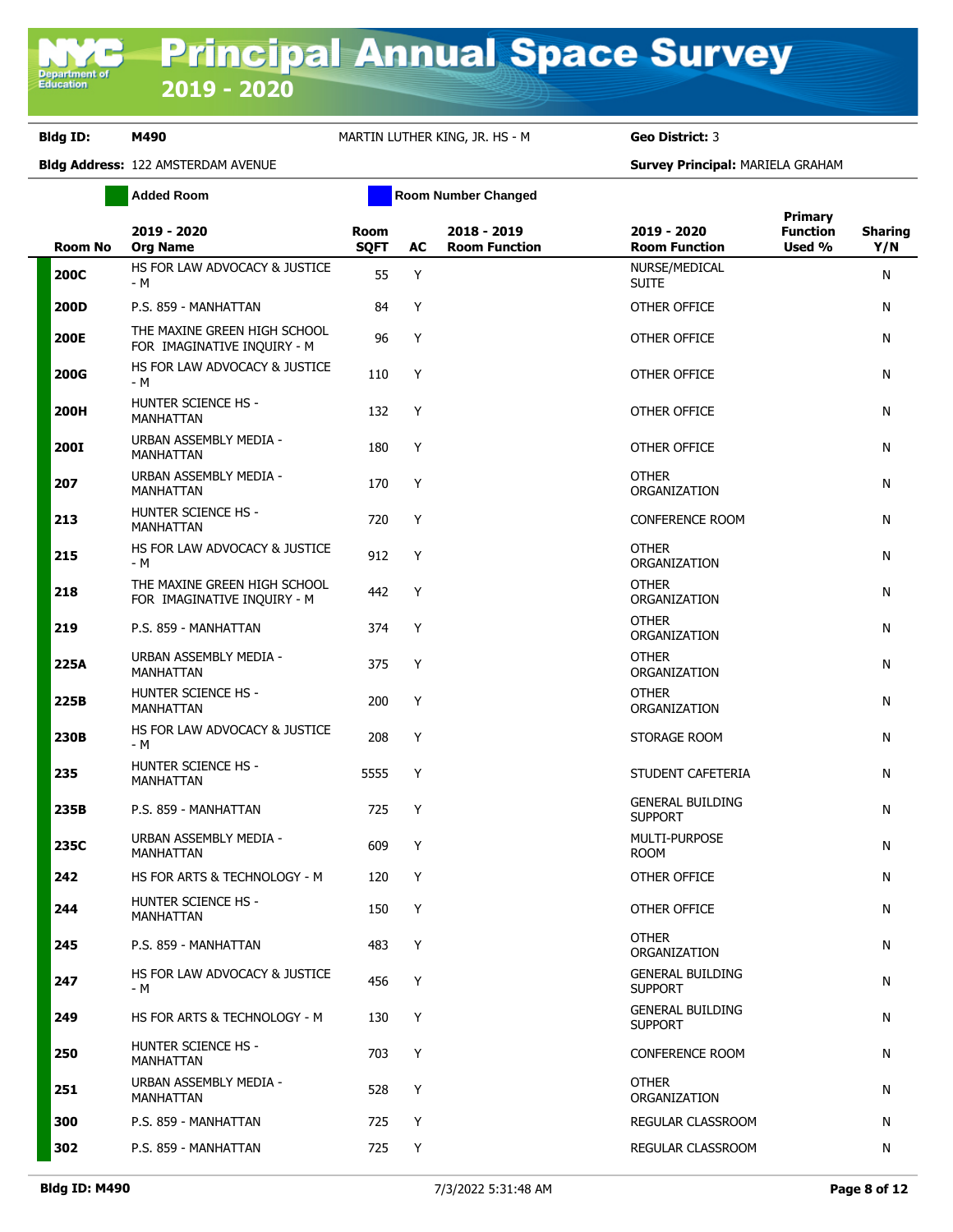**Added Room Room Room Number Changed** 

| <b>Room No</b> | 2019 - 2020<br><b>Org Name</b> | <b>Room</b><br><b>SQFT</b> | AC | 2018 - 2019<br><b>Room Function</b> | 2019 - 2020<br><b>Room Function</b>  | Primary<br><b>Function</b><br>Used % | <b>Sharing</b><br>Y/N |
|----------------|--------------------------------|----------------------------|----|-------------------------------------|--------------------------------------|--------------------------------------|-----------------------|
| 304            | P.S. 859 - MANHATTAN           | 725                        | Y  |                                     | REGULAR CLASSROOM                    |                                      | N                     |
| 306            | P.S. 859 - MANHATTAN           | 725                        | Y  |                                     | REGULAR CLASSROOM                    |                                      | N                     |
| 308            | P.S. 859 - MANHATTAN           | 725                        | Y  |                                     | REGULAR CLASSROOM                    |                                      | N                     |
| 310            | P.S. 859 - MANHATTAN           | 294                        | Y  |                                     | STORAGE ROOM                         |                                      | N                     |
| 312            | P.S. 859 - MANHATTAN           | 420                        | Y  |                                     | <b>GUIDANCE OFFICE</b>               |                                      | N                     |
| 322            | HS FOR ARTS & TECHNOLOGY - M   | 630                        | Y  |                                     | REGULAR CLASSROOM                    |                                      | N                     |
| 342            | HS FOR ARTS & TECHNOLOGY - M   | 660                        | Y  |                                     | REGULAR CLASSROOM                    |                                      | N                     |
| 360            | P.S. 859 - MANHATTAN           | 696                        | Y  |                                     | REGULAR CLASSROOM                    |                                      | N                     |
| 361            | P.S. 859 - MANHATTAN           | 725                        | Y  |                                     | REGULAR CLASSROOM                    |                                      | N                     |
| 362            | P.S. 859 - MANHATTAN           | 1100                       | Y  |                                     | REGULAR CLASSROOM                    |                                      | N                     |
| 363            | P.S. 859 - MANHATTAN           | 667                        | Y  |                                     | REGULAR CLASSROOM                    |                                      | N                     |
| 365A           | P.S. 859 - MANHATTAN           | 348                        | Y  |                                     | NON-D75 SPED<br><b>CLASSROOM</b>     |                                      | N                     |
| 365B           | P.S. 859 - MANHATTAN           | 319                        | Y  |                                     | NON-D75 SPED<br><b>CLASSROOM</b>     |                                      | N                     |
| 367A           | P.S. 859 - MANHATTAN           | 132                        | Y  |                                     | AP'S OFFICE                          |                                      | N                     |
| 367B           | P.S. 859 - MANHATTAN           | 544                        | Y  |                                     | <b>SOCIAL</b><br>WORKER/COUNSELOR    |                                      | N                     |
| 368            | P.S. 859 - MANHATTAN           | 725                        | Y  |                                     | REGULAR CLASSROOM                    |                                      | N                     |
| 369            | P.S. 859 - MANHATTAN           | 725                        | Y  |                                     | REGULAR CLASSROOM                    |                                      | N                     |
| 370            | HS FOR ARTS & TECHNOLOGY - M   | 700                        | Y  |                                     | REGULAR CLASSROOM                    |                                      | N                     |
| 371A           | HS FOR ARTS & TECHNOLOGY - M   | 144                        | Y  |                                     | STORAGE ROOM                         |                                      | N                     |
| 372            | HS FOR ARTS & TECHNOLOGY - M   | 750                        | Y  |                                     | REGULAR CLASSROOM                    |                                      | N                     |
| 373            | HS FOR ARTS & TECHNOLOGY - M   | 925                        | Y  |                                     | <b>COMPUTER LAB</b>                  |                                      | N                     |
| 374            | HS FOR ARTS & TECHNOLOGY - M   | 493                        | Y  |                                     | <b>GENERAL/MAIN</b><br><b>OFFICE</b> |                                      | N                     |
| 375            | HS FOR ARTS & TECHNOLOGY - M   | 2028                       | Y  |                                     | <b>GENERAL/MAIN</b><br>OFFICE        |                                      | N                     |
| 375A           | HS FOR ARTS & TECHNOLOGY - M   | 225                        | Y  |                                     | PRINCIPAL'S OFFICE                   |                                      | N                     |
| 375B           | HS FOR ARTS & TECHNOLOGY - M   | 504                        | Y  |                                     | <b>TEACHER'S ROOM</b>                |                                      | N                     |
| 375D           | P.S. 859 - MANHATTAN           | 225                        | Y  |                                     | <b>GUIDANCE OFFICE</b>               |                                      | N                     |
| 375F           | HS FOR ARTS & TECHNOLOGY - M   | 120                        | Y  |                                     | OTHER OFFICE                         |                                      | N                     |
| 375G           | HS FOR ARTS & TECHNOLOGY - M   | 667                        | Y  |                                     | REGULAR CLASSROOM                    |                                      | N                     |
| 375H           | HS FOR ARTS & TECHNOLOGY - M   | 300                        | Y  |                                     | AP'S OFFICE                          |                                      | N                     |
| 376            | HS FOR ARTS & TECHNOLOGY - M   | 868                        | Y  |                                     | STAFF DEVELOPMENT                    |                                      | N                     |
| 377            | HS FOR ARTS & TECHNOLOGY - M   | 330                        | Y  |                                     | PRINCIPAL'S OFFICE                   |                                      | N                     |
| 377B           | HS FOR ARTS & TECHNOLOGY - M   | 220                        | Y  |                                     | STORAGE ROOM                         |                                      | N                     |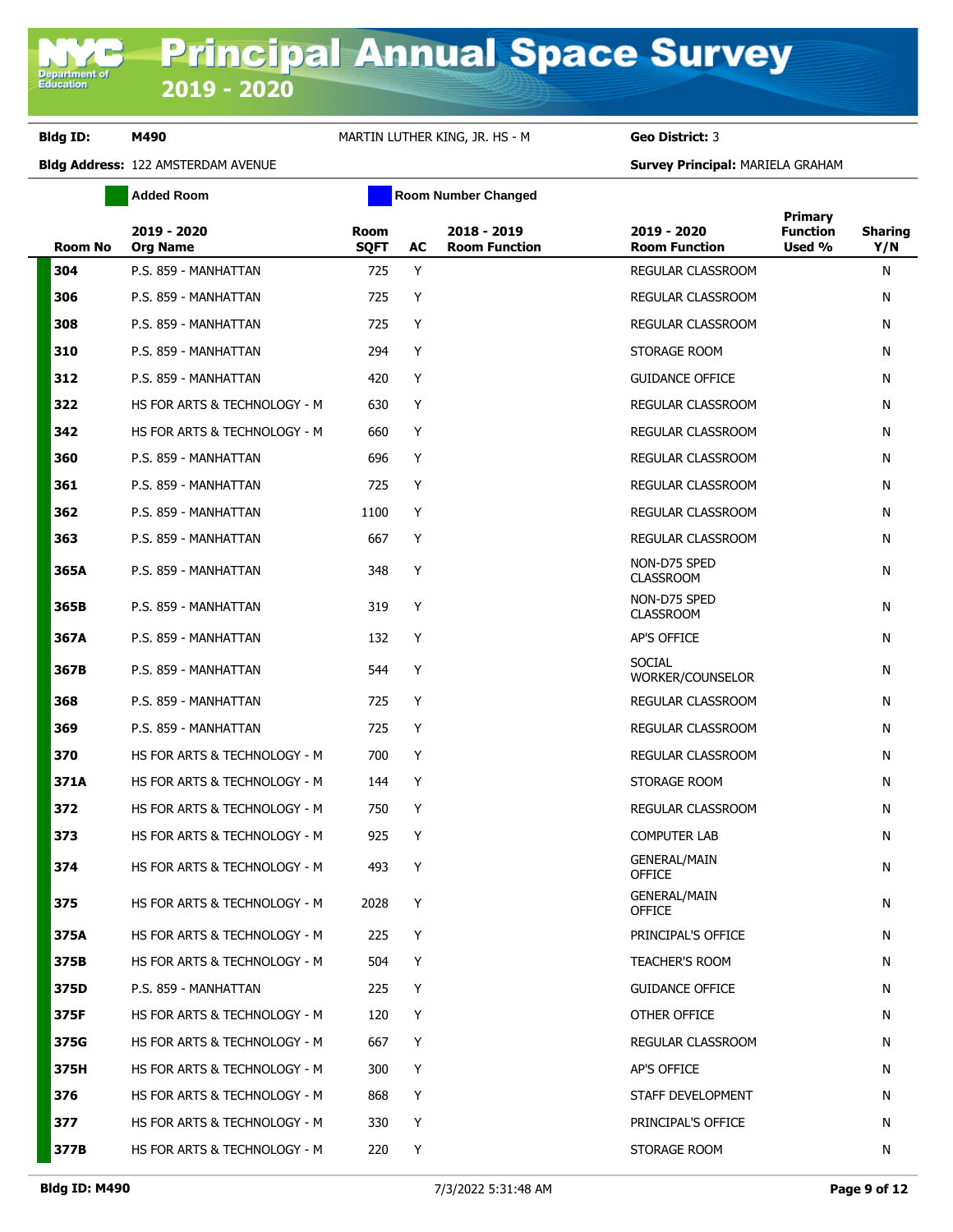|                | <b>Added Room</b>                                           |                            |    | <b>Room Number Changed</b>          |                                     |                                             |                       |
|----------------|-------------------------------------------------------------|----------------------------|----|-------------------------------------|-------------------------------------|---------------------------------------------|-----------------------|
| <b>Room No</b> | 2019 - 2020<br><b>Org Name</b>                              | <b>Room</b><br><b>SQFT</b> | AC | 2018 - 2019<br><b>Room Function</b> | 2019 - 2020<br><b>Room Function</b> | <b>Primary</b><br><b>Function</b><br>Used % | <b>Sharing</b><br>Y/N |
| 377C           | HS FOR ARTS & TECHNOLOGY - M                                | 184                        | Y  |                                     | STORAGE ROOM                        |                                             | N                     |
| 378            | HS FOR ARTS & TECHNOLOGY - M                                | 700                        | Y  |                                     | REGULAR CLASSROOM                   |                                             | N                     |
| 389B           | HS FOR ARTS & TECHNOLOGY - M                                | 260                        | Y  |                                     | PRINCIPAL'S OFFICE                  |                                             | N                     |
| 400            | THE MAXINE GREEN HIGH SCHOOL<br>FOR IMAGINATIVE INQUIRY - M | 725                        | Y  |                                     | REGULAR CLASSROOM                   |                                             | N                     |
| 400A           | THE MAXINE GREEN HIGH SCHOOL<br>FOR IMAGINATIVE INQUIRY - M | 220                        | Y  |                                     | OTHER OFFICE                        |                                             | N                     |
| 402            | THE MAXINE GREEN HIGH SCHOOL<br>FOR IMAGINATIVE INQUIRY - M | 725                        | Y  |                                     | REGULAR CLASSROOM                   |                                             | N                     |
| 404            | THE MAXINE GREEN HIGH SCHOOL<br>FOR IMAGINATIVE INQUIRY - M | 725                        | Y  |                                     | REGULAR CLASSROOM                   |                                             | N                     |
| 406            | THE MAXINE GREEN HIGH SCHOOL<br>FOR IMAGINATIVE INQUIRY - M | 725                        | Y  |                                     | <b>REGULAR CLASSROOM</b>            |                                             | N                     |
| 408            | THE MAXINE GREEN HIGH SCHOOL<br>FOR IMAGINATIVE INQUIRY - M | 638                        | Y  |                                     | STORAGE ROOM                        |                                             | N                     |
| 410            | THE MAXINE GREEN HIGH SCHOOL<br>FOR IMAGINATIVE INQUIRY - M | 345                        | Y  |                                     | AP'S OFFICE                         |                                             | N                     |
| 410B           | THE MAXINE GREEN HIGH SCHOOL<br>FOR IMAGINATIVE INQUIRY - M | 115                        | Y  |                                     | STORAGE ROOM                        |                                             | N                     |
| 414            | THE MAXINE GREEN HIGH SCHOOL<br>FOR IMAGINATIVE INQUIRY - M | 630                        | Y  |                                     | REGULAR CLASSROOM                   |                                             | N                     |
| 416            | THE MAXINE GREEN HIGH SCHOOL<br>FOR IMAGINATIVE INQUIRY - M | 300                        | Y  |                                     | AP'S OFFICE                         |                                             | N                     |
| 422            | HS FOR LAW ADVOCACY & JUSTICE<br>- M                        | 374                        | Y  |                                     | DEAN'S OFFICE                       |                                             | N                     |
| 422B           | HS FOR LAW ADVOCACY & JUSTICE<br>- M                        | 228                        | Y  |                                     | AP'S OFFICE                         |                                             | N                     |
| 442            | HS FOR LAW ADVOCACY & JUSTICE<br>- M                        | 660                        | Y  |                                     | REGULAR CLASSROOM                   |                                             | N                     |
| 469            | THE MAXINE GREEN HIGH SCHOOL<br>FOR IMAGINATIVE INQUIRY - M | 725                        | Y  |                                     | REGULAR CLASSROOM                   |                                             | N                     |
| 470            | HS FOR LAW ADVOCACY & JUSTICE<br>- M                        | 750                        | Y  |                                     | REGULAR CLASSROOM                   |                                             | N                     |
| 471            | HS FOR LAW ADVOCACY & JUSTICE<br>- M                        | 750                        | Y  |                                     | REGULAR CLASSROOM                   |                                             | N                     |
| 471A           | HS FOR LAW ADVOCACY & JUSTICE<br>- M                        | 140                        | Y  |                                     | STORAGE ROOM                        |                                             | N                     |
| 472            | HS FOR LAW ADVOCACY & JUSTICE<br>- M                        | 700                        | Y  |                                     | REGULAR CLASSROOM                   |                                             | N                     |
| 473            | HS FOR LAW ADVOCACY & JUSTICE<br>- M                        | 725                        | Y  |                                     | REGULAR CLASSROOM                   |                                             | N                     |
| 474            | HS FOR LAW ADVOCACY & JUSTICE<br>- M                        | 750                        | Y  |                                     | REGULAR CLASSROOM                   |                                             | N                     |
| 475            | HS FOR LAW ADVOCACY & JUSTICE<br>- M                        | 690                        | Y  |                                     | REGULAR CLASSROOM                   |                                             | N                     |
| 476            | HS FOR LAW ADVOCACY & JUSTICE<br>- M                        | 750                        | Y  |                                     | REGULAR CLASSROOM                   |                                             | N                     |
| 477            | HS FOR LAW ADVOCACY & JUSTICE<br>- M                        | 700                        | Y  |                                     | REGULAR CLASSROOM                   |                                             | N                     |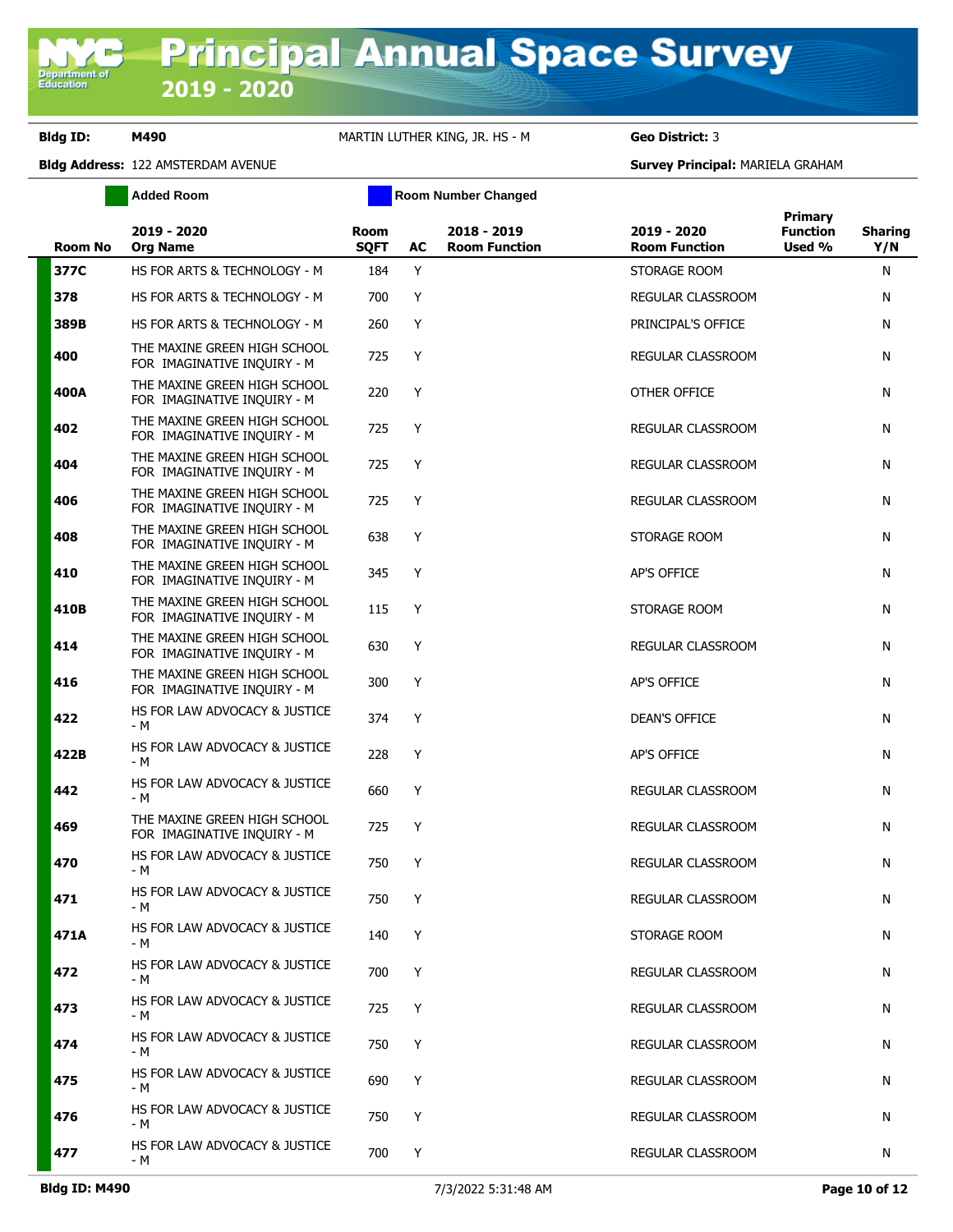**Department of**<br>Education

## **Bldg ID: M490** MARTIN LUTHER KING, JR. HS - M **Geo District:** 3

|                | <b>Added Room</b>                                                                                                                                                                            |                     |    | <b>Room Number Changed</b>          |                                      |                                      |                       |
|----------------|----------------------------------------------------------------------------------------------------------------------------------------------------------------------------------------------|---------------------|----|-------------------------------------|--------------------------------------|--------------------------------------|-----------------------|
| <b>Room No</b> | 2019 - 2020<br><b>Org Name</b>                                                                                                                                                               | Room<br><b>SQFT</b> | AC | 2018 - 2019<br><b>Room Function</b> | 2019 - 2020<br><b>Room Function</b>  | Primary<br><b>Function</b><br>Used % | <b>Sharing</b><br>Y/N |
| 478            | HS FOR LAW ADVOCACY & JUSTICE<br>- M                                                                                                                                                         | 700                 | Y  |                                     | REGULAR CLASSROOM                    |                                      | N                     |
| 479            | HS FOR LAW ADVOCACY & JUSTICE<br>- M                                                                                                                                                         | 750                 | Υ  |                                     | REGULAR CLASSROOM                    |                                      | N                     |
| 479A           | HS FOR LAW ADVOCACY & JUSTICE<br>- M                                                                                                                                                         | 126                 | Y  |                                     | STORAGE ROOM                         |                                      | N                     |
| 581            | URBAN ASSEMBLY MEDIA -<br><b>MANHATTAN</b>                                                                                                                                                   | 1092                | Y  |                                     | <b>SCIENCE LAB</b>                   |                                      | N                     |
| 585            | HS FOR LAW ADVOCACY & JUSTICE<br>- M                                                                                                                                                         | 1092                | Y  |                                     | <b>SCIENCE LAB</b>                   |                                      | N                     |
| 587            | THE MAXINE GREEN HIGH SCHOOL<br>FOR IMAGINATIVE INQUIRY - M                                                                                                                                  | 1092                | Y  |                                     | <b>SCIENCE LAB</b>                   |                                      | N                     |
| 589            | HS FOR ARTS & TECHNOLOGY - M                                                                                                                                                                 | 1092                | Y  |                                     | <b>SCIENCE LAB</b>                   |                                      | N                     |
| G11            | SCHOOL SAFETY - MANHATTAN                                                                                                                                                                    | 696                 | Y  |                                     | <b>GENERAL/MAIN</b><br><b>OFFICE</b> |                                      | N                     |
| G13            | SCHOOL SAFETY - MANHATTAN                                                                                                                                                                    | 336                 | Y  |                                     | <b>GUIDANCE OFFICE</b>               |                                      | N                     |
| G17A           | SCHOOL SAFETY - MANHATTAN                                                                                                                                                                    | 120                 | Y  |                                     | OTHER OFFICE                         |                                      | N                     |
| G19            | SCHOOL SAFETY - MANHATTAN                                                                                                                                                                    | 456                 | Y  |                                     | PRINCIPAL'S OFFICE                   |                                      | N                     |
| G19A           | SCHOOL SAFETY - MANHATTAN                                                                                                                                                                    | 121                 | Y  |                                     | STORAGE ROOM                         |                                      | N                     |
| G22            | SCHOOL SAFETY - MANHATTAN                                                                                                                                                                    | 364                 | Y  |                                     | REGULAR CLASSROOM                    |                                      | N                     |
| G23            | SCHOOL SAFETY - MANHATTAN                                                                                                                                                                    | 667                 | Y  |                                     | REGULAR CLASSROOM                    |                                      | N                     |
| G24            | SCHOOL SAFETY - MANHATTAN                                                                                                                                                                    | 675                 | Y  |                                     | <b>RECORD ROOM</b>                   |                                      | N                     |
| G25            | SCHOOL SAFETY - MANHATTAN                                                                                                                                                                    | 696                 | Y  |                                     | REGULAR CLASSROOM                    |                                      | N                     |
| G29            | SCHOOL SAFETY - MANHATTAN                                                                                                                                                                    | 621                 | Y  |                                     | RECORD ROOM                          |                                      | N                     |
| G31A           | HS FOR ARTS & TECHNOLOGY - M                                                                                                                                                                 | 640                 | Y  |                                     | REGULAR CLASSROOM                    |                                      | N                     |
|                | How many hallway bathrooms for students are there in your building?                                                                                                                          |                     |    |                                     |                                      | 12                                   |                       |
|                | Are any of the student bathrooms being shared by multiple schools?                                                                                                                           |                     |    |                                     | Y                                    |                                      |                       |
|                | Are all the student bathrooms open throughout the day?                                                                                                                                       |                     |    |                                     | Y                                    |                                      |                       |
|                | Please identify the number of non-instructional spaces, not reported above, being used for<br>instructional purposes, academic intervention services, or therapeutic or counseling services: |                     |    |                                     | 0                                    |                                      |                       |
|                | Are any of those non-instructional spaces being shared?                                                                                                                                      |                     |    |                                     | N                                    |                                      |                       |